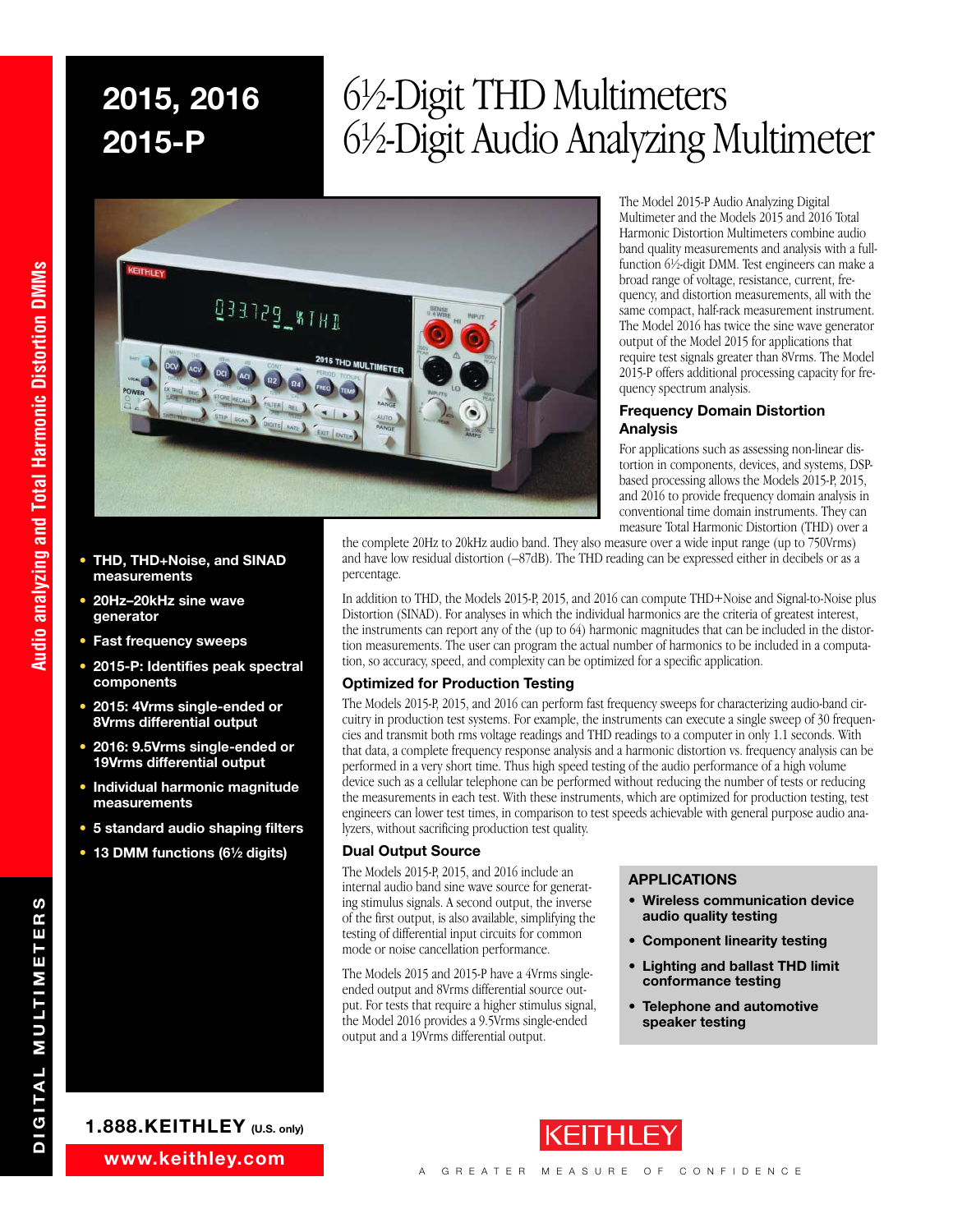## **Information**

- **2015 Total Harmonic Distortion 61⁄2-Digit Multimeter**
- **2015-P Audio Analyzing DMM**
- **2016 Total Harmonic Distortion 61⁄2-Digit DMM w/9V Source Output**

**These products are available with an Extended Warranty.**

### **Accessories Supplied**

**Model 1751 Safety Test Leads, User Manual, Service Manual.**



*Figures 1, 2, and 3* **demonstrate how the Model 2015-P, 2015, or 2016 can provide both time domain and frequency domain measurements in a single test protocol.** *Figure 1* **shows a sample test system schematic with a telecommunication device in a loop back mode test. The Model 2015 source provides a stimulus frequency sweep, and the Model 2015 measures the response from the microphone circuit.** *Figure 2* **shows the resulting frequency domain analysis of the THD and the first three harmonics as a function of frequency.** *Figure 3* **shows the time domain analysis of microphone circuit output voltage as a function of frequency.**

## **1.888.KEITHLEY (U.S. only)**

**www.keithley.com**

# ⁄2-Digit THD Multimeters ⁄2-Digit Audio Analyzing Multimeter

## **Wide Selection of Audio Filters**

Five industry-standard bandpass filters are provided for shaping the input signal for audio and telecommunication applications. Available filters include the CCITT weighting filter, CCIR filter, C-message filter, CCIR/ARM filter, and "A" weighting filter. The Models 2015-P, 2015, and 2016 provide programmable, high cutoff (low pass) and low cutoff (high pass) filters. Furthermore, the two filters can be implemented together to form a bandpass filter. The programmable filters can be used to filter out noise generated by electromechanical machinery on the production floor or to simulate other types of system transmission characteristics.

## **Broad Measurement Flexibility**

In addition to their THD, THD+Noise, SINAD, and individual harmonic measurement capabilities, the instruments provide a comprehensive set of DMM functions, including DCV, ACV, DCI, ACI, 2W $\Omega$ , 4W $\Omega$ , temperature, frequency, period, dB, dBm, and continuity measurements, as well as diode testing. This multi-functional design minimizes added equipment costs when configuring test setups.







**DIGITAL MULTIMETERS**

DIGITAL MULTIMETERS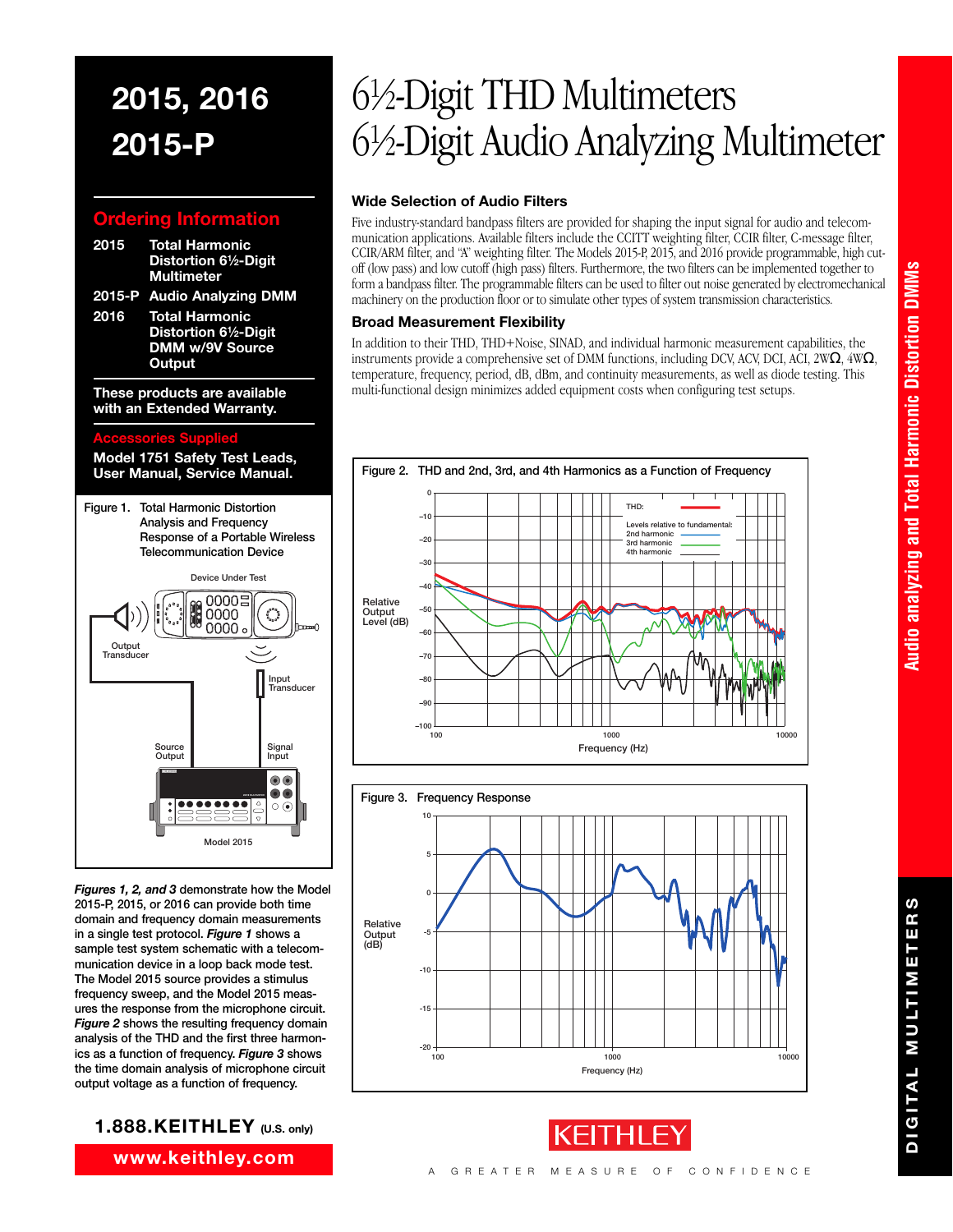### **Wide Band or Narrow Band Noise Measurements**

The Models 2015-P, 2015, and 2016 are capable of measuring both wide band noise and narrow band noise. Alternatively, these instruments' DSP (digital signal processing) capabilities allow users to make frequency domain measurements of RMS voltage noise over the 20Hz–20kHz frequency audio band or a narrow portion of the band. Furthermore, noise measurements can be extracted in the presence of a stimulus signal for fast signal-to-noise computations.

#### **Spectrum Analysis**

**Audio analyzing and Total Harmonic Distortion DMMs**

Audio analyzing and Total Harmonic Distortion DMMs

The Model 2015-P has internal computational capabilities that allow it to characterize an acquired signal spectrum. This instrument can identify and report the frequency and amplitude of the highest value in a complete spectrum or within a specified frequency band. It can also identify additional peaks in descending order of magnitude. The Model 2015-P's on-board capabilities make it simple to obtain a thorough analysis of a frequency spectrum more quickly and with little or no need for external analysis software.

## ⁄2-Digit THD Multimeters ⁄2-Digit Audio Analyzing Multimeter



**Figure 4. The Model 2015-P directly identifies peak values of the frequency spectrum.**

#### **ACCESSORIES AVAILABLE**

| <b>CABLES/ADAPTERS</b>                    |                                                                                                | <b>OTHER</b>                                         |                                                                                                                          |  |
|-------------------------------------------|------------------------------------------------------------------------------------------------|------------------------------------------------------|--------------------------------------------------------------------------------------------------------------------------|--|
| 7007-1                                    | Shielded IEEE-488 Cable, 1m (3.3 ft)                                                           | KPCI-488                                             | IEEE-488 Interface/Controller for the PCI Bus                                                                            |  |
| 7007-2<br>8501-1, 8501-2                  | Shielded IEEE-488 Cable, 2m (6.6 ft)<br>Trigger-Link Cables, $1m$ $(3.3 ft)$ , $2m$ $(6.6 ft)$ | KPC-488.2AT                                          | IEEE-488 Interface Card for IBM PC/AT (full<br>slot)                                                                     |  |
| 8502<br>8503<br>7009-5<br>RACK MOUNT KITS | Trigger Link Adapter Box<br>Trigger Link Cable to 2 male BNCs, 1m (3.3 ft)<br>RS-232 Cable     | <b>KPC-TM</b><br><b>TestPoint</b><br>1050<br>2015-EW | <b>Trigger Master Interface</b><br><b>Test Development Software</b><br>Padded Carrying Case<br>1 Year Warranty Extension |  |
| 4288-1<br>4288-2                          | Single Fixed Rack Mount Kit<br>Dual Fixed Rack Mount Kit                                       | 2015-PEW<br>2016-EW                                  | 1 Year Warranty Extension<br>1 Year Warranty Extension                                                                   |  |



**www.keithley.com**

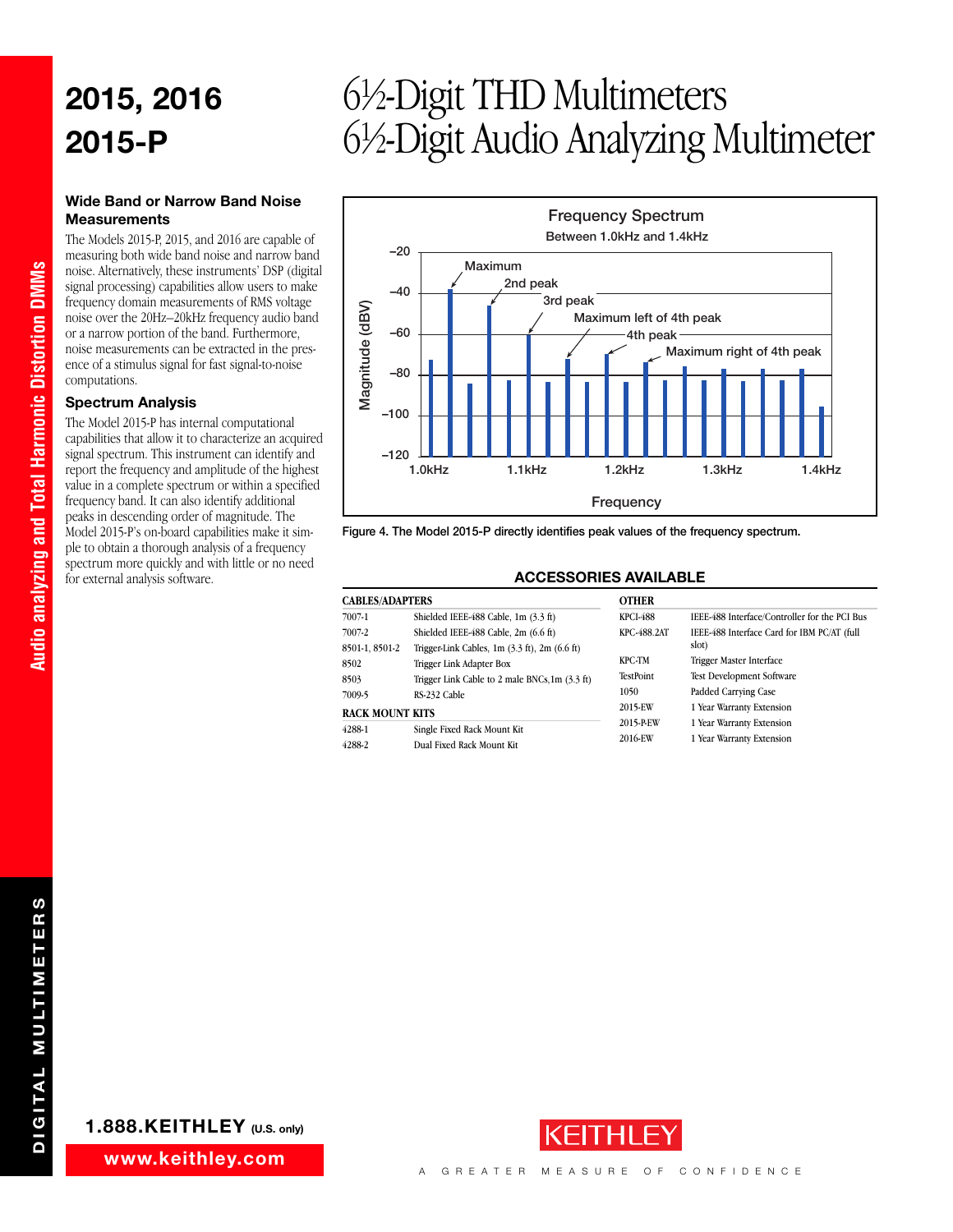## ⁄2-Digit THD Multimeters ⁄2-Digit Audio Analyzing Multimeter

## **DISTORTION CHARACTERISTICS**

**VOLTAGE RANGE:** 100mV, 1V, 10V, 100V, 750V (user selectable). **INPUT IMPEDANCE:** 1MΩ paralleled by <100pF.

**DISPLAY RANGE:** 0–100% or 0–100.00dB.

**RESOLUTION:** 0.0001% or 0.00001dB.

**FUNDAMENTAL FREQUENCY RANGE:** 20Hz–20kHz.

**HARMONIC FREQUENCY RANGE:** 40Hz–50kHz.

**FREQUENCY RESOLUTION:** 0.008Hz.

**FREQUENCY ACCURACY:** ±0.01% of reading. **FREQUENCY TEMPERATURE COEFFICIENT:** 

| $r$ requested the network of $r$ is a subsequence of $r$ is a set $r$ is a set $r$ is a set $r$ and $r$ |                                                                   |                                                  |  |  |  |
|---------------------------------------------------------------------------------------------------------|-------------------------------------------------------------------|--------------------------------------------------|--|--|--|
| <b>MEASUREMENT</b><br><b>MODE</b>                                                                       | <b>ACCURACY</b><br>(1 Year, 23 $\degree$ C ±5 $\degree$ C)        | <b>RESIDUAL</b><br><b>DISTORTION<sup>1</sup></b> |  |  |  |
| THD and individual<br>harmonic magnitudes                                                               | $\pm 0.8$ dB,<br>20Hz to 20kHz <sup>2</sup>                       | $0.004\%$ or $-87dB$<br>20Hz to 20kHz            |  |  |  |
| $THD + n$                                                                                               | $\pm 1.5$ dB,<br>100Hz to $20kHz^2$                               | $0.056\%$ or $-65dB$<br>20Hz to 20kHz            |  |  |  |
| <b>SINAD</b>                                                                                            | $\pm 1.5$ dB<br>100Hz to $20kHz^2$                                | $+65dB$<br>20Hz to 20kHz                         |  |  |  |
| <b>AC</b> Level<br>V rms                                                                                | $\pm$ (0.13% of reading +<br>$0.009\%$ of range)<br>20Hz to 20kHz |                                                  |  |  |  |

#### **DISTORTION MEASUREMENT AUDIO FILTERS**

None C-Message<br>CCITT Weighting CCIR/ARM CCITT Weighting<br>CCIR "A" Weighting

**NUMBER OF HARMONICS INCLUDED IN THD CALCULATION:** 2 to 64 (user selectable). **HI AND LO CUTOFF FILTERS (bus settable):** 20Hz–50kHz. Can be combined to form brick-

wall bandpass filter.

### **DISTORTION MEASUREMENT READING RATE3**

| <b>FUNDAMENTAL</b><br><b>FREQUENCY</b><br><b>ACQUISITION</b><br><b>MODE</b> | <b>FUNDAMENTAL</b><br><b>FREQUENCY</b><br><b>RANGE</b> |                                |                 | <b>MINIMUM</b><br><b>READINGS</b><br><b>PER</b><br><b>SECOND</b> |                          |
|-----------------------------------------------------------------------------|--------------------------------------------------------|--------------------------------|-----------------|------------------------------------------------------------------|--------------------------|
| Single acquisition<br>or stored value                                       | 20<br>100                                              | $Hz$ to<br>$Hz$ to<br>$kHz$ to | 100<br>1<br>20  | Hz.<br>kHz<br>kHz                                                | 14<br>24<br>28           |
| Automatic                                                                   | 20<br>30<br>400                                        | $Hz$ to<br>$Hz$ to<br>$Hz$ to  | 30<br>400<br>20 | Hz.<br>Hz.<br>kHz                                                | 5.5<br>$\epsilon$<br>6.6 |

#### **FREQUENCY SWEEP READING RATE**

| <b>NUMBER OF FREQUENCIES</b> | TIME (seconds) <sup>4</sup> |
|------------------------------|-----------------------------|
|                              | 0.2                         |
| 30                           | 1.1                         |
| 100                          | 3.5                         |
| 200                          | 6.9                         |
|                              |                             |

#### **NOTES**

1. Input signal at full scale.

- 2.  $V_{\text{IN}} \ge 20\%$  of range and harmonics >–65dB.
- 3. Speeds are for default operating conditions (\*RST), and display off, auto range off, binary data transfer, trig delay = 0.
- 4. Typical times: frequencies in 400–4kHz range, binary data transfer, TRIG DELAY = 0, Display OFF, Auto Range OFF. Data returned is THD measurement plus AC voltage.

## **GENERATOR CHARACTERISTICS**

**FREQUENCY RANGE:** 10–20kHz. **FREQUENCY RESOLUTION:** 0.007Hz. **FREQUENCY ACCURACY:**  $\pm (0.015\% \text{ of reading} + 0.007 \text{Hz})^1$ . FREQUENCY TEMPERATURE COEFFICIENT: <100ppm over operating temperature range.

### **SOURCE OUTPUT:**

| <b>WAVEFORM: Sinewave.</b>                                   |                                                                                                                                                                                  |
|--------------------------------------------------------------|----------------------------------------------------------------------------------------------------------------------------------------------------------------------------------|
| <b>AMPLITUDE RANGE:</b>                                      | 2015-P, 2015: 2V rms (50 $\Omega$ and 600 $\Omega$ ) or 4V rms (HI Z).<br>2016: 2V rms (50 $\Omega$ and 600 $\Omega$ ) or 9.5V rms (HI Z).                                       |
|                                                              | <b>AMPLITUDE RESOLUTION: 2015-P, 2015:</b> 0.5mV rms (50 $\Omega$ and 600 $\Omega$ ) or 1mV rms (HI Z).<br>2016: 1.25mV rms (50 $\Omega$ and 600 $\Omega$ ) or 2.5mV rms (HI Z). |
| <b>AMPLITUDE ACCURACY:</b>                                   | 2015-P, 2015: $\pm (0.3\% \text{ of setting} + 2 \text{mV})^{1.4}$ .<br>2016: $\pm (0.3\% \text{ of setting} + 5 \text{mV})^{1.4}$ .                                             |
|                                                              | AMPLITUDE TEMPERATURE COEFFICIENT: Typically 0.015%/°C.                                                                                                                          |
| <b>AMPLITUDE FLATNESS:</b> $\pm 0.1$ dB <sup>1, 4, 5</sup> . |                                                                                                                                                                                  |
|                                                              | OUTPUT IMPEDANCE: $50\Omega \pm 1\Omega$ or $600\Omega \pm 10\Omega$ , user selectable.                                                                                          |
| THD: $-64dB6$ .                                              |                                                                                                                                                                                  |
| <b>NOISE:</b>                                                | 2015-P, 2015: $100 \mu$ V rms2.                                                                                                                                                  |
|                                                              | 2016: $250 \mu V$ rms <sup>2</sup> .                                                                                                                                             |
|                                                              | DC OFFSET VOLTAGE: 2015-P, 2015: $\pm 1.2$ mV <sup>1</sup> . 2016: $\pm 3$ mV <sup>1</sup> .                                                                                     |

#### **INV/PULSE OUTPUT (SINEWAVE MODE):**

| <b>FREQUENCY:</b> Same as source output.                     |                                                                                                                                                                                      |
|--------------------------------------------------------------|--------------------------------------------------------------------------------------------------------------------------------------------------------------------------------------|
| <b>AMPLITUDE RANGE:</b>                                      | 2015-P, 2015: 2V rms (50 $\Omega$ and 600 $\Omega$ ) or 4V rms (HI Z).<br>2016: 2V rms (50 $\Omega$ and 600 $\Omega$ ) or 9.5V rms (HI Z).                                           |
|                                                              | <b>AMPLITUDE RESOLUTION:</b> 2015-P, 2015: 0.5mV rms $(50\Omega \text{ and } 600\Omega)$ or 1mV rms (HI Z).<br>2016: 1.25mV rms (50 $\Omega$ and 600 $\Omega$ ) or 2.5mV rms (HI Z). |
| <b>AMPLITUDE ACCURACY:</b>                                   | 2015-P, 2015: $\pm$ (2.0% of setting + 2mV) <sup>1, 4</sup> .<br>2016: $\pm$ (2.0% of setting + 5mV) <sup>1, 4</sup> .                                                               |
| <b>AMPLITUDE FLATNESS:</b> $\pm 0.1$ dB <sup>1, 4, 5</sup> . |                                                                                                                                                                                      |
| <b>OUTPUT IMPEDANCE:</b> Same as Source Output setting.      |                                                                                                                                                                                      |
| THD: $-64dB6$ .                                              |                                                                                                                                                                                      |
| <b>NOISE:</b>                                                | 2015-P, 2015: $100 \mu V$ rms <sup>2</sup> .<br>2016: $250 \mu V$ rms <sup>2</sup> .                                                                                                 |
| DC OFFSET VOLTAGE:                                           | 2015-P, 2015: $\pm 1.1$ mV typ., $\pm 13$ mV max. <sup>1</sup><br>2016: $\pm 3$ mV typ., $\pm 13$ mV max. <sup>1</sup>                                                               |

#### **INV/PULSE OUTPUT (PULSE MODE):**

## **FREQUENCY:** Same as source output.

**DUTY CYCLE:** 45% ±3%.

|                   | <b>OUTPUT IMPEDANCE:</b> Same output impedance as the source output.                                                                        |
|-------------------|---------------------------------------------------------------------------------------------------------------------------------------------|
| <b>AMPLITUDE:</b> | $0.0V \pm 0.07V$ to 4.9V $\pm 0.12V$ pulse open circuit <sup>1, 3</sup> .                                                                   |
|                   | $0.0V \pm 0.05V$ to 3.3V $\pm 0.08V$ pulse 100 $\Omega$ load <sup>1,3</sup> .                                                               |
| <b>OVERSHOOT:</b> | $1.0V$ maximum pulse open circuit <sup>3</sup> .<br>0.2V maximum with $100\Omega$ load pulse open circuit <sup>3</sup> .                    |
|                   | <b>UNDERSHOOT:</b> 1.1V maximum pulse open circuit <sup>3</sup> .<br>0.45V maximum with 100 $\Omega$ load pulse open circuit <sup>3</sup> . |

#### **NOTES**

1. 1 year, 23°C ±5°C.

2. Measured at  $V_{\text{OUT}} = 0V$  with gain 100 amplifier and 2-pole 50kHz low pass filter, Inv/Pulse in sinewave mode, HI Z output impedance, and no load. 3. With HI Z output impedance and 1m 50Ω coaxial cable.

- 
- 4. HI Z output impedance, no load.
- 5. 4V output.
- 6. THD measurement includes harmonics 2 through 5, 1V rms output, HI Z, no load.



**www.keithley.com**